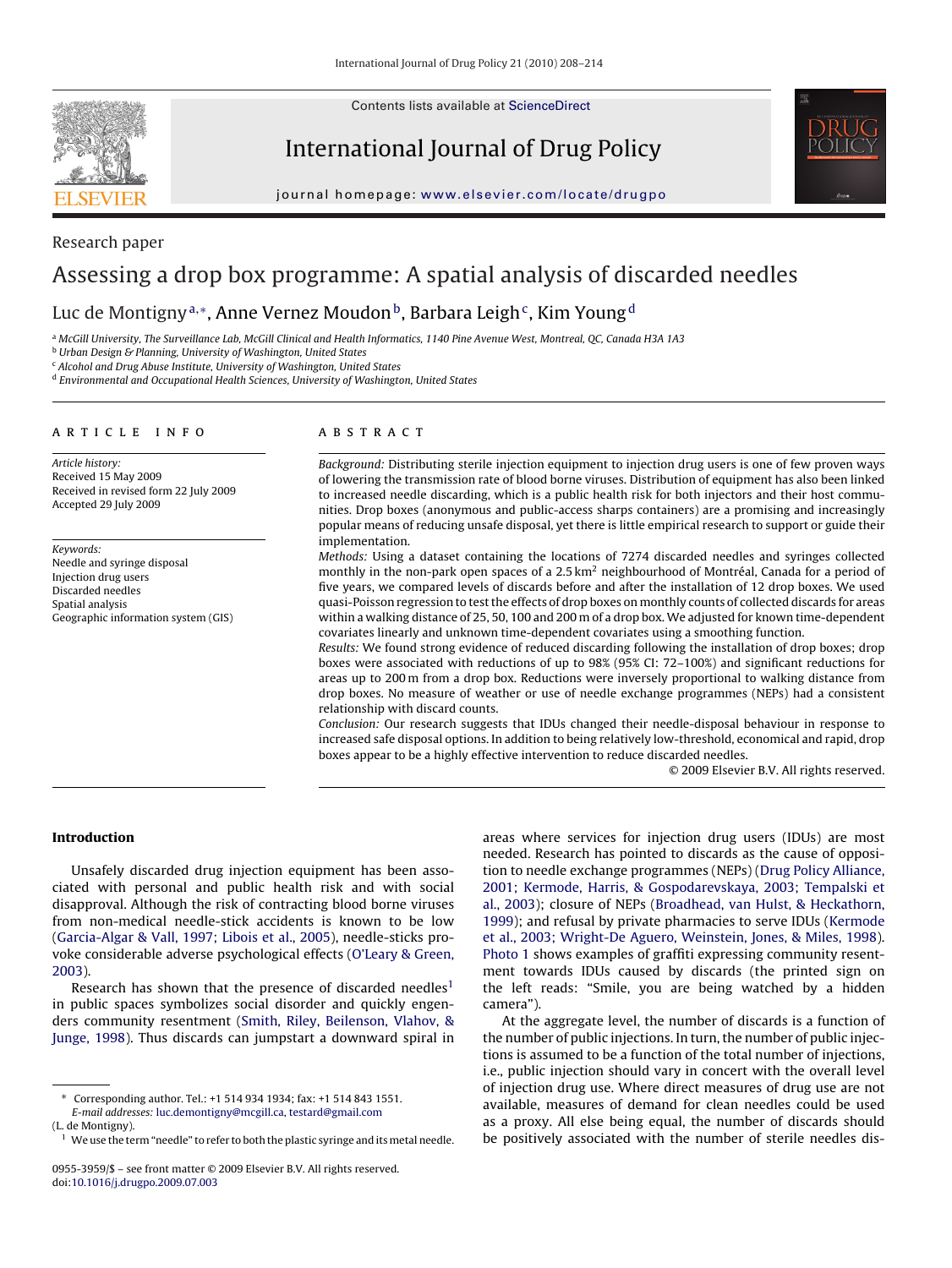<span id="page-1-0"></span>

**Photo 1.** Graffiti showing community resentment provoked by discarded needles.

tributed or not returned. The relationship between public injection and overall use of injection drugs could be modified by identifiable environmental factors, such as weather conditions, as well as more complex factors related to seasonal changes in IDU population and behaviour. Inclement weather, either extremes of temperature or heavy precipitation, is expected to discourage public injection, leading IDUs to find other injection locations, thus decreasing discards.

Drop boxes (DBs) refer to publicly accessible "sharps" containers in which needles can be deposited anonymously at any time of day or night. DB programmes serve to reduce discarded needles by providing IDUs with a disposal option that is anonymous, accessible and relatively convenient. DBs can be implemented as a stand-alone intervention in an area that has a problem with discarded needles, or as a supplementary disposal option for needle exchange programmes (NEPs) to pre-empt or reduce potential discard problems [\(Golub et al., 2005\).](#page-6-0) Because they are discreet and provide no other services that might attract IDUs or cause them to spend additional time in the area, DBs are more likely tolerated by the communities that host them [\(Smith et al., 1998\)](#page-6-0) than NEPs, which face opposition at both the local and national levels ([Tempalski, Friedman, Keem, Cooper, & Friedman, 2007\).](#page-6-0) IDUs indicate a general willingness to use them [\(Springer, Sterk,](#page-6-0) [Jones, & Friedman, 1999\).](#page-6-0) From the perspective of public health and city officials, DBs are attractive because they represent a lowcost intervention that requires little maintenance. The goal of a DB programme is to modify the relationship between public injection and needle discarding. By increasing disposal options – making safe disposal more accessible in time and space – those who implement DBs hope to reduce the barriers to safe disposal, thus reducing the number of public injections that result in discards. All else being equal, the number of discards should decrease after the installation of DBs.

Despite their promise and growing popularity, DBs are understudied. Only two assessments of DB programmes are recorded in the literature. The first investigated a pilot initiative in Baltimore, Maryland, which had only four boxes in operation [\(Riley et al.,](#page-6-0) [1998\).](#page-6-0) In the first 10 months of operation close to 3000 needles were deposited in the boxes, yet discard counts were no lower in areas around boxes than in control areas. The second study investigated the implementation, public acceptance and effects of DBs in Melbourne, Australia [\(Devaney & Berends, 2008\).](#page-6-0) All of the DBs in question had been installed at indoor locations only; the study did not investigate outdoor boxes.

In this study, we sought to quantify the effect of DBs on discarded needles by comparing rates of discarded needles before and after the installation of drop boxes in Montréal, Canada. The study represents a natural experiment, using data on discarded needles from 2001 to 2006, over a period in which multiple DBs were installed in a single neighbourhood. To investigate the range of effect of drop boxes, we examined changes in rates of discards across a range of distances from individual DBs, while controlling for environmental covariates.

# Setting and history

A 2001 estimate placed the Montréal IDU population at between 4300 and 12,500 individuals ([Archibald et al., 2001\),](#page-6-0) with cocaine – which is associated with frequent daily injections [\(Green, Hankins,](#page-6-0) [Palmer, Boivin, & Platt, 2003\)](#page-6-0) – being the drug of choice. After many months of negotiation between IDU-service providers, public health officials, property owners and police, Montréal installed its first two outside DBs in 1997. The programme has been expanding ever since, due in part to a significant change in public attitude towards DBs. By the end of the study period over half of the city's 27 DBs were located in a single neighbourhood, which corresponds roughly to the study area (see [Fig. 1\).](#page-2-0)

DBs were placed following two strategies: installing DBs outside NEP facilities, and targeting areas with high levels of discarded needles ("hot spots"). Staff of local service providers identified hot spots of discards, such as specific alleys or parking lots. Property owners were then approached and negotiation ensued. In most cases, permission to place a DB was granted; in some cases permission was denied and owners of "next best" locations were approached.

In the first years of the programme, the existence and location of DBs were communicated to IDUs by word of mouth; police officers and service providers informed IDUs about the programme and where to find individual boxes. By 2002, the Department of Public Health was producing a booklet containing a map of DBs, which was distributed at NEPs and by outreach workers in the field.

Montréal DBs are locked stainless-steel boxes protecting a standard-issue disposable sharps container with a maximum capacity of approximately 450 needles. The boxes are installed on the sides of private buildings or public structures. A drop box can be seen to the immediate left of the "P" in the first line of graffiti in Photo 1.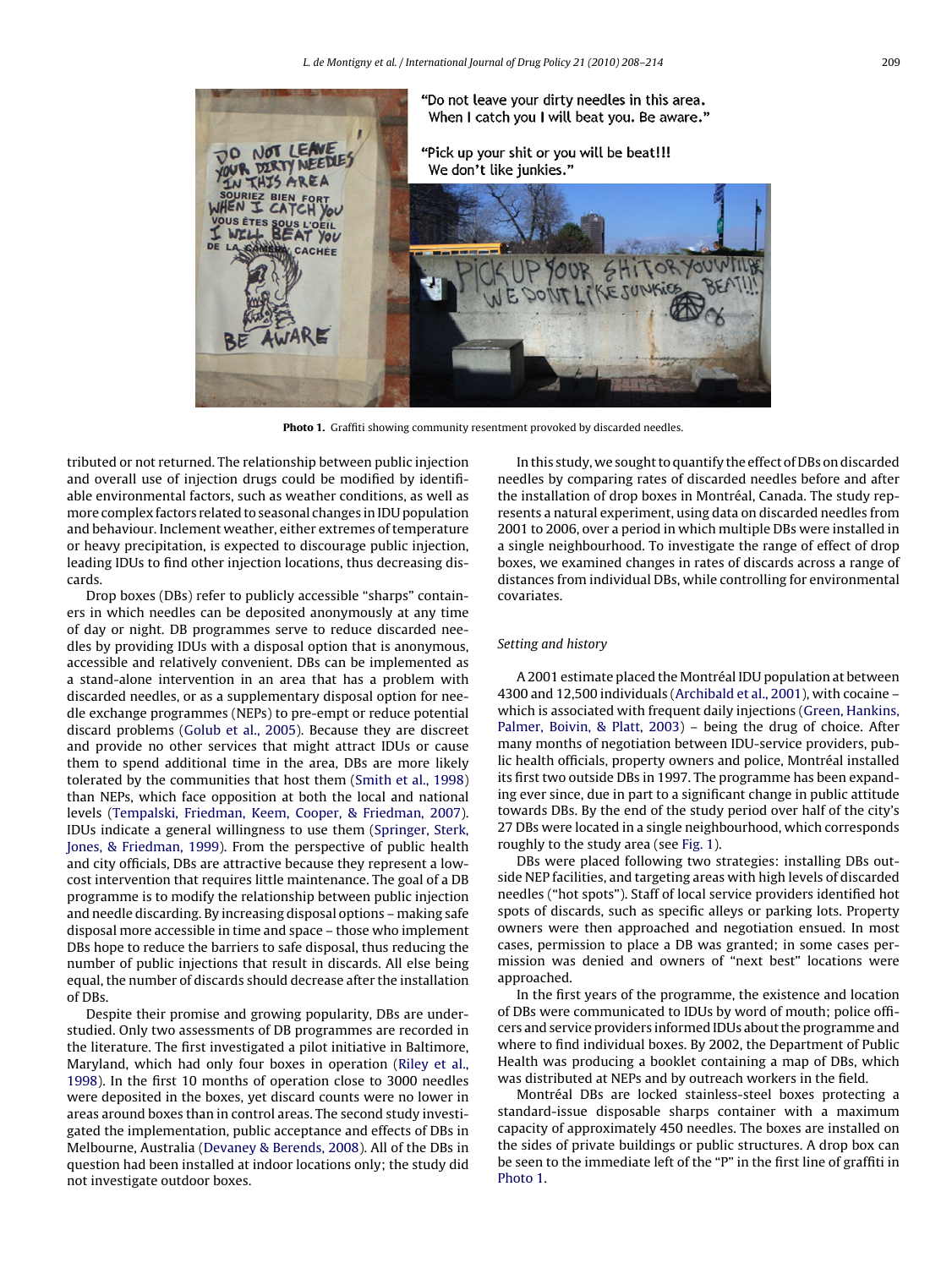<span id="page-2-0"></span>

**Fig. 1.** Locations and installation dates of drop boxes.

# **Methods**

#### Measures

#### Needles discarded

We analysed a dataset of discarded needles collected from a 2.5 km<sup>2</sup> area in central Montréal. The study area, part of the Sainte-Marie neighbourhood, is centred on the most active injection drug use area of the city ([Leclerc, Tremblay, & Morissette, 2007\).](#page-6-0) Sainte-Marie is known to be home to a long-standing population of IDUs, as well as being one of the city's centres for drug sales.

Discarded needles were collected by Spectre de rue (hereafter simply Spectre), a not-for-profit community organization primarily serving IDUs. Spectre employed full-time staff to conduct weekly discard "sweeps" and collect discarded needles in all non-park, publicly accessible open spaces within the study area. Each spring the programme manager identified discard hot spots. These areas were visited, on foot, at least once a week; areas outside of the hot spots were visited less frequently, on average once a week. Hot spots were dropped or added in response to observed changes in the spatial distribution of discards. All discards found during sweeps were collected, documented and destroyed. The boundaries of Spectre's needle-sweep programme defined the study area. A complementary programme, named Tapaj, periodically hired street youth to clean targeted alleys, vacant lots and other open spaces identified by the sweep programme manager (e.g., to respond to surges of discarding). Additional details on the discard data collection can be found elsewhere [\(de Montigny, 2008\).](#page-6-0)

Spectre developed its data collection protocol over the 2000 calendar year and finalized it by 2001. Discard data were collected systematically over the study area for the study period (2001–2006). In addition to the cyclical sweeps, Spectre collected discards brought to its attention by other parties. Local service providers forwarded complaints and phone enquiries to Spectre, which responded by sending staff to retrieve and document the discards. Sites at which discarded needles were collected were noted in situ and then plotted on paper maps at monthly intervals. The base maps were highly detailed – showing such features as utility covers, lampposts, bus shelters – which allowed precise positioning of the discard collection sites. Each discard collection site, i.e., point on the map, was given a value (magnitude) equal to the total number of discards collected at that location within the calendar month.

Spectre reduced its collection efforts during winter months, when outdoor activities – including public injection – dropped considerably, and snow cover made collecting discards difficult and dangerous. Due to illness of Spectre staff, discard data for certain months were missing. Over the period of the study, Spectre reported data for 48 months. Discard data were missing for the 2004 calendar year.

#### Needles deposited in drop boxes

Of six independent organizations that were involved in the installation and management of DBs, only one systematically documented the number of needles collected from its DBs. A majority of DBs required infrequent emptying; we estimated that only three to six boxes would have been emptied more than once a year. Information on needles that were discarded in DBs was incomplete and irregular; we could not measure actual DB use (e.g., monthly deposits) for all boxes. Based on the available, incomplete data, a minimum of 15,000 needles found their way into the boxes. We speculated that the actual total was closer to twice that number.

#### Needles distributed and returned

The Montréal Public Health Department provided monthly tallies of sterile needles distributed and used needles returned from the four NEPs operating in or in close proximity to the study area (personal communication; [Leclerc et al., 2007\).](#page-6-0) Eleven pharmacies were located in the study area during the study period but were not required to report needle distribution or return data to the Public Health Department. We conducted a telephone survey of the pharmacies to assess the importance of these missing data. Results suggested that the pharmacies were not a significant source of sterile needles for IDUs, nor did the pharmacies receive a significant number of returns from IDUs. We used the monthly tallies from the NEPs as an estimate of the total number of needles distributed in the study area, and subtracted returned needles from distributed needles to obtain an estimate of unreturned needles.

# Weather

The public archives of Environment Canada provided monthly measurements of total precipitation (mm) and median temperature (◦C) in Montréal during the study period ([Environment Canada,](#page-6-0) [2007\).](#page-6-0)

#### Geocoding and creation of buffers

Discard collection sites reported on Spectre paper maps were geocoded using ArcMap, a geographic information system (GIS) [\(ESRI, 2007\).](#page-6-0) The sweep-programme manager verified the geocoding of all 2001 data; geocoding accuracy was estimated to have a measurement error of no more than 10 m.

In order to examine the influence of distance from DBs on density of discards, we constructed buffers around all DB locations at four distances (25, 50, 100 and 200 m). Walking buffers represented distances as a pedestrian travels. They had the advantage of approximating spatial behaviour and cognition more closely than the more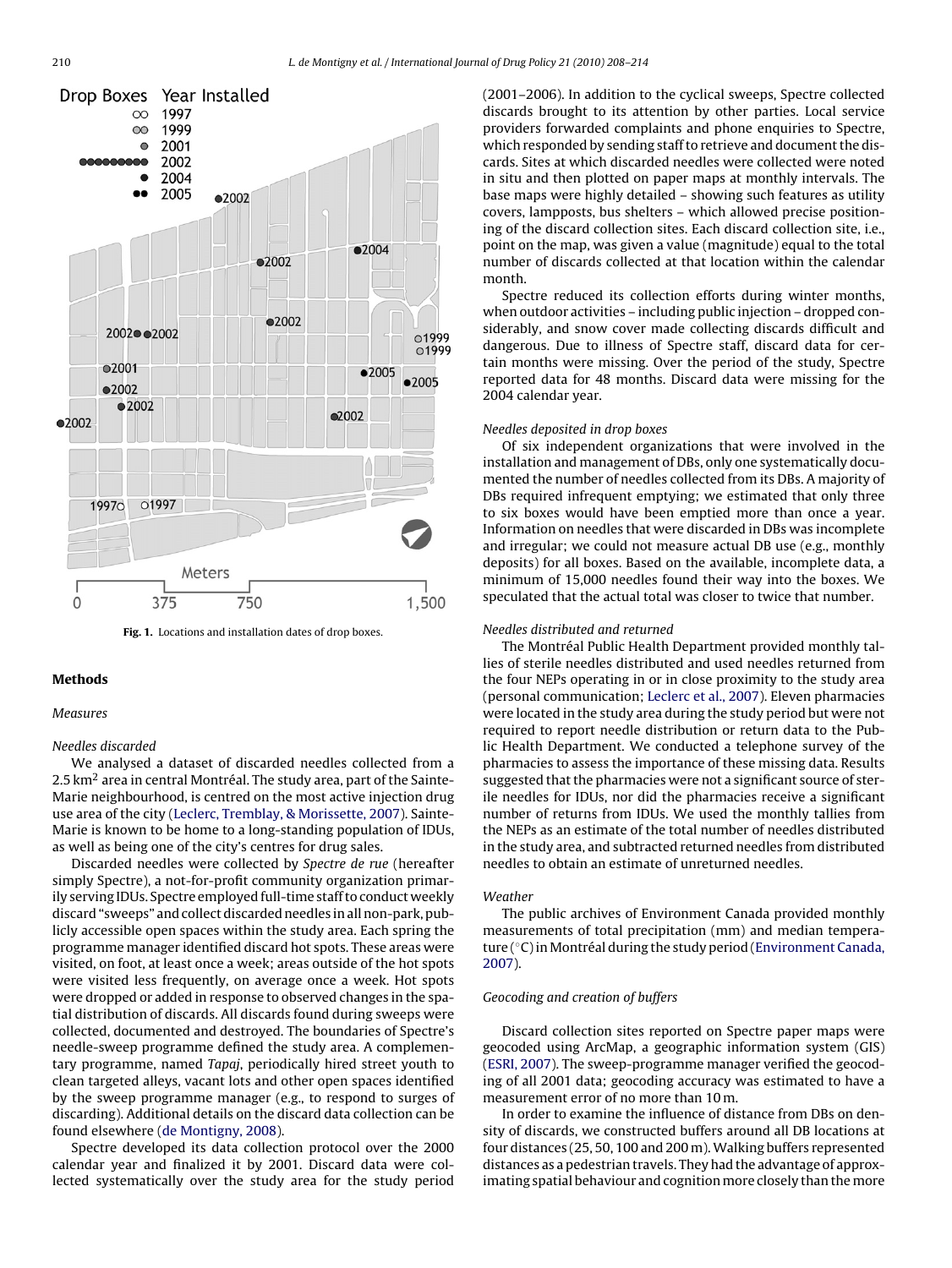common straight-line buffers. We used GIS to construct polygons based on distance measured outwards from each DB respecting barriers to walking (e.g., fences and buildings). Buffers were allowed to overlap. We calculated the area (in  $m<sup>2</sup>$ ) of each walking buffer for all buffer sizes. We then counted the total number of discards falling inside each of the buffers in each month of the study period; the dependent variable was measured as the number of discards collected per buffer month.

#### Exclusions

Two DBs were located at the periphery of the study area and two DBs were located in parks. No significant part of the sample frame, which included only non-park areas, could be reached within a 25 m walk of these DBs, and we therefore excluded the corresponding 156 buffer months from the data. We also excluded one of a pair of DBs installed very close together (on either end of a building housing an NEP), reasoning that including DBs for which buffers overlapped considerably would inflate the sample size without providing additional information about discards.

Four of the study area's 17 DBs were installed prior to the beginning of the study period and consequently there were no measures of needle discards prior to their installation. Even if the installation of DBs did reduce discarding in surrounding areas, those areas might still have had higher than average levels of discards postinstallation. We were concerned that post-installation measures without their pre-installation counterparts would bias the results of the analysis, and we excluded these DBs from the analysis.

Data for September 2005 were excluded from the regression analysis due to atypically high discard counts for that month (see [Fig. 3\).](#page-4-0) (This one-time spike was attributed to a needle-dumping incident involving a single point-of-sale; garbage bags were taken from behind a shooting gallery, their needles removed and later discarded en masse in neighbouring open spaces.) Data were excluded for the 12 months of 2004, for the 15 winter months of the remaining study years, and for six months in 2005 and 2006 for which no data were reported by Spectre. The sample used for analysis included 38 months.

#### Analysis

We used quasi-Poisson regression to model the association between the monthly number of discards collected in a buffer and the presence/absence of a DB in that buffer in that month while adjusting for temporal and spatial covariates. The Poisson distribution assumes that the mean and variance of events are identical. Counts of discards did not meet this assumption; their variance was considerably higher than their mean. We used quasi-Poisson models to deal with this overdispersion.

We fitted a separate regression model for each of the four buffer sizes, and we constructed parallel models for the pre-2004 sample and for the full sample. Informants identified 2004 as the beginning of gentrification and increased police activity in the neighbourhood. Moreover only two DBs were installed in the study area in the post-2004 period.

All models included area of buffer to standardize discard counts across different sized buffers for a same distance value.We adjusted for time trends by using a smoothing function for elapsed month of the study period; the smoothing function was a natural cubic spline function with degrees of freedom equal to the number of years in the sample.

# Software details

We used R, version 2.8.1 for analyses ([R Development Core Team,](#page-6-0) [2008\).](#page-6-0) The tools for regression modelling were available in the stats package [\(R Development Core Team, 2007b\)](#page-6-0) with the function



**Fig. 2.** Locations of discarded needles collected from 2001 through 2006, excluding 2004.

named glm ([Hastie & Pregibon, 1992; R Development Core Team,](#page-6-0) [2007a\).](#page-6-0) The tool for smoothing was available in the splines package [\(Bates & Venables, 2007\)](#page-6-0) with the function named ns ([Hastie,](#page-6-0) [1992\).](#page-6-0)

#### **Results**

#### Sample description

The discard locations retained for the purposes of our analysis are shown in Fig. 2. The 1545 points represented a total of 7274 individual needles collected over the study period. The spatial distribution of points was neither uniform nor random; discards tended to cluster, forming hot spots that changed location over the course of the study period.

#### Discarded needles

During the study period Spectre staff collected a monthly mean of 187 discards, with a sizeable standard deviation of 148 discards underlining important month-to-month variation (see [Table 1\)](#page-4-0). Average discard counts for buffer months where drop boxes were present were lower than for buffer months where drop boxes were absent for the smaller buffer sizes and higher for larger buffer sizes; in both cases the sample exhibited much variability. Average counts of discards were higher for post-2004 months compared to pre-2004 months, both for the study area and for all buffer sizes.

# Drop boxes

The twelve DBs included in the analysis were installed in the first five summers of the study period. Because no DB was removed during the study period the total number of DBs in the study area increased monotonically. [Fig. 3](#page-4-0) shows the monthly count of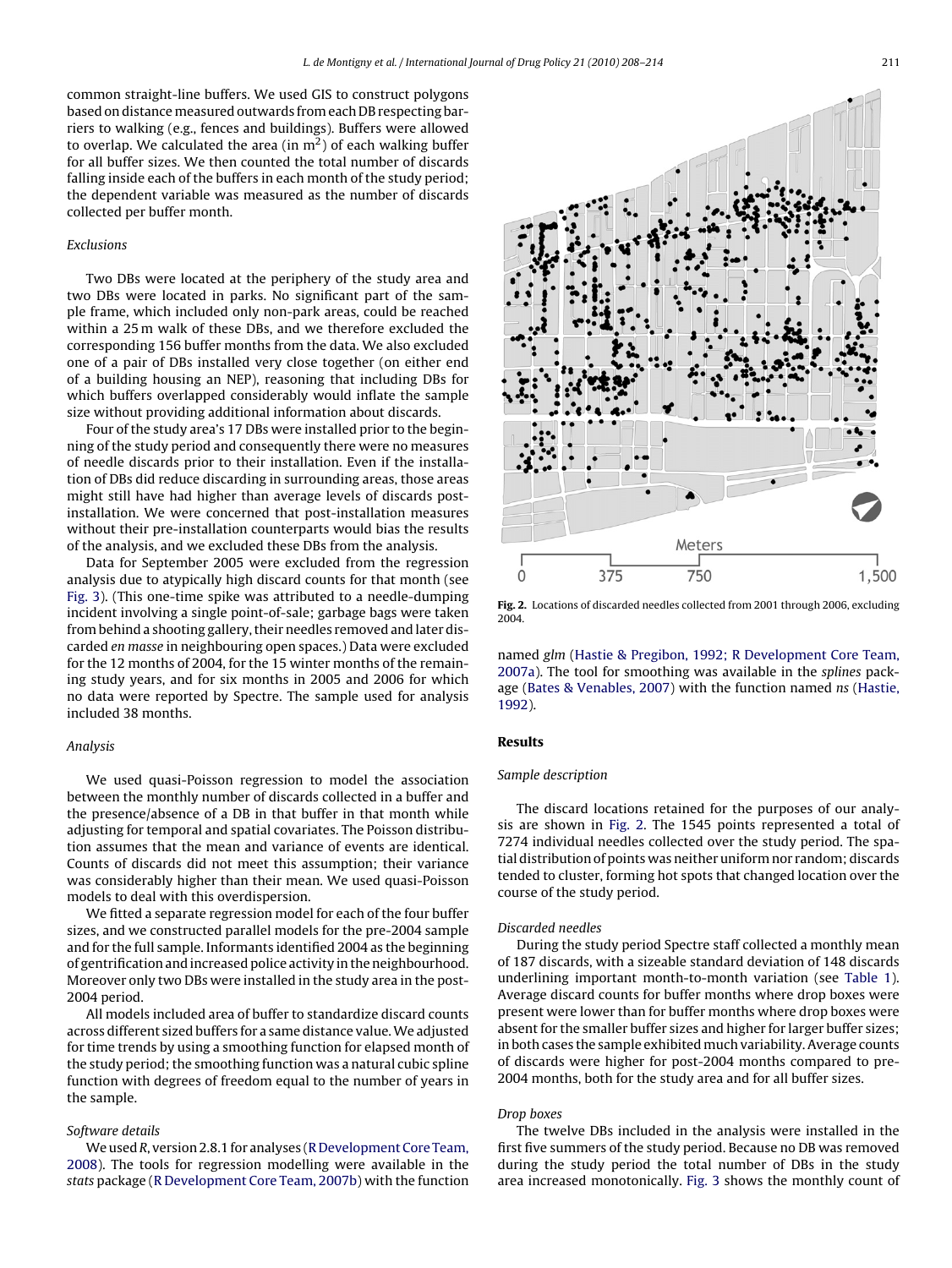# <span id="page-4-0"></span>**Table 1**

Mean number of discards per month by buffer size and study period.

|            |                   | Discarded needles in study area                     |                 | Discarded needles in walking buffers |                  |                  |
|------------|-------------------|-----------------------------------------------------|-----------------|--------------------------------------|------------------|------------------|
|            |                   |                                                     | 25 <sub>m</sub> | 50 <sub>m</sub>                      | 100 <sub>m</sub> | 200 <sub>m</sub> |
|            | Count             | Discards per buffer month–mean [standard deviation] |                 |                                      |                  |                  |
| Drop boxes |                   |                                                     |                 |                                      |                  |                  |
| Absent     | 197 buffer months | n/a                                                 | $0.8$ [4.5]     | $1.3$ [5.4]                          | $1.9$ [6.3]      | $7.5$ [14.4]     |
| Present    | 259 buffer months | n/a                                                 | $0.6$ [2.7]     | $0.6$ [2.6]                          | $2.4$ [9.3]      | $7.7$ [23.4]     |
| Total      | 456 buffer months | n/a                                                 | $0.7$ [3.7]     | 0.9[4.1]                             | $2.2$ [8.1]      | $7.6$ [20.0]     |
|            | Count             | Discards per month-mean [standard deviation]        |                 |                                      |                  |                  |
| Period     |                   |                                                     |                 |                                      |                  |                  |
| Pre-2004   | 27 months         | 139 [80]                                            | 4[13]           | 10[13]                               | 18 [26]          | 69 [49]          |
| Post-2004  | 11 months         | 249 [144]                                           | 9[9]            | 12[12]                               | 47 [40]          | 146 [115]        |
| Total      | 38 months         | 171 [112]                                           | 6[12]           | 10[16]                               | 26 [33]          | 91 [81]          |

DBs in relation to monthly counts of discards. Of the total 456 buffer months, 197 buffer months corresponded to pre-installation, meaning that DBs were absent in approximately 40% of the buffer months.

#### NEP distribution and return

Subject to important seasonal variation, an overall pattern of NEP use emerged: from 2002 onwards both the number of needles distributed and needles returned fell—but the number of needles returned dropped more rapidly. The annual number of unreturned needles increased monotonically during the study period. Return rates dropped from 85% in 2001 to 60% in 2006. When the study



Number of Discarded Needles (monthly count)

**Fig. 3.** Monthly counts of discards and cumulative count of drop boxes.

period started we could expect roughly 7000 needles a month went unreturned; in 2006 it was closer to 16,000 needles a month.

#### **Weather**

Despite removing winter months, considerable variability remained in our measures of weather. The mean monthly temperature was 13 ◦C with a standard deviation of 8 ◦C; the total monthly precipitation was 91 mm with a standard deviation of 41 mm.

#### Regression analysis

[Table 2](#page-5-0) summarizes results for the pre-2004 and the full study period analyses.

In both analyses the presence of a DB was associated with fewer discarded needles for all four buffer sizes. When other variables were held constant, the presence of a DB was associated with a 98% reduction of discards within 25 m; a 92% reduction within 50 m; a 73% reduction within 100 m; and 71% reduction within 200 m. Results were similar though more moderate for the analysis of the full study period sample, which showed a 75% reduction of discards within 25 m; a 83% reduction within 50 m; a 61% reduction within 100 m; and 46% reduction within 200 m.

None of the covariates was associated significantly with discards consistently across buffer sizes for the pre-2004 analysis or the study period analysis. Warmer temperatures were associated with more discards, but the associations were not significant in the pre-2004 analysis and only irregularly significant across the buffer sizes for the study period analysis.

The sign, strength and significance level of the association between discards and NEP needle distribution varied highly across buffer sizes and between pre-2004 and study period analyses. In the pre-2004 analysis, the measure of unreturned needles had a strong positive association with discards around DB locations, which was significant for the 25 m, 50 m and 100 m buffers. The association was weaker, irregular and not significant in the full analysis.

# **Discussion**

Though a single discard at the wrong time and place is one too many, and nearly 8000 over 39 months would strike many as intolerably high, it should be recognized that the number of discards collected paled in comparison to the magnitude of sterile needles distributed in the study area (0.2% of 3.3 million), or even those unreturned (0.9% of 0.9 million) during the study period.

It should come as little surprise then that our study found strong evidence that the presence of outdoor DBs reduced discards in non-park open space surrounding DBs. Most IDUs in most situations prefer safe disposal to discarding; providing "knowledge and means" for safe disposal reduces discarding, as has been suggested by qualitative research ([Neale, 1998; Smith et al., 1998\).](#page-6-0) Indeed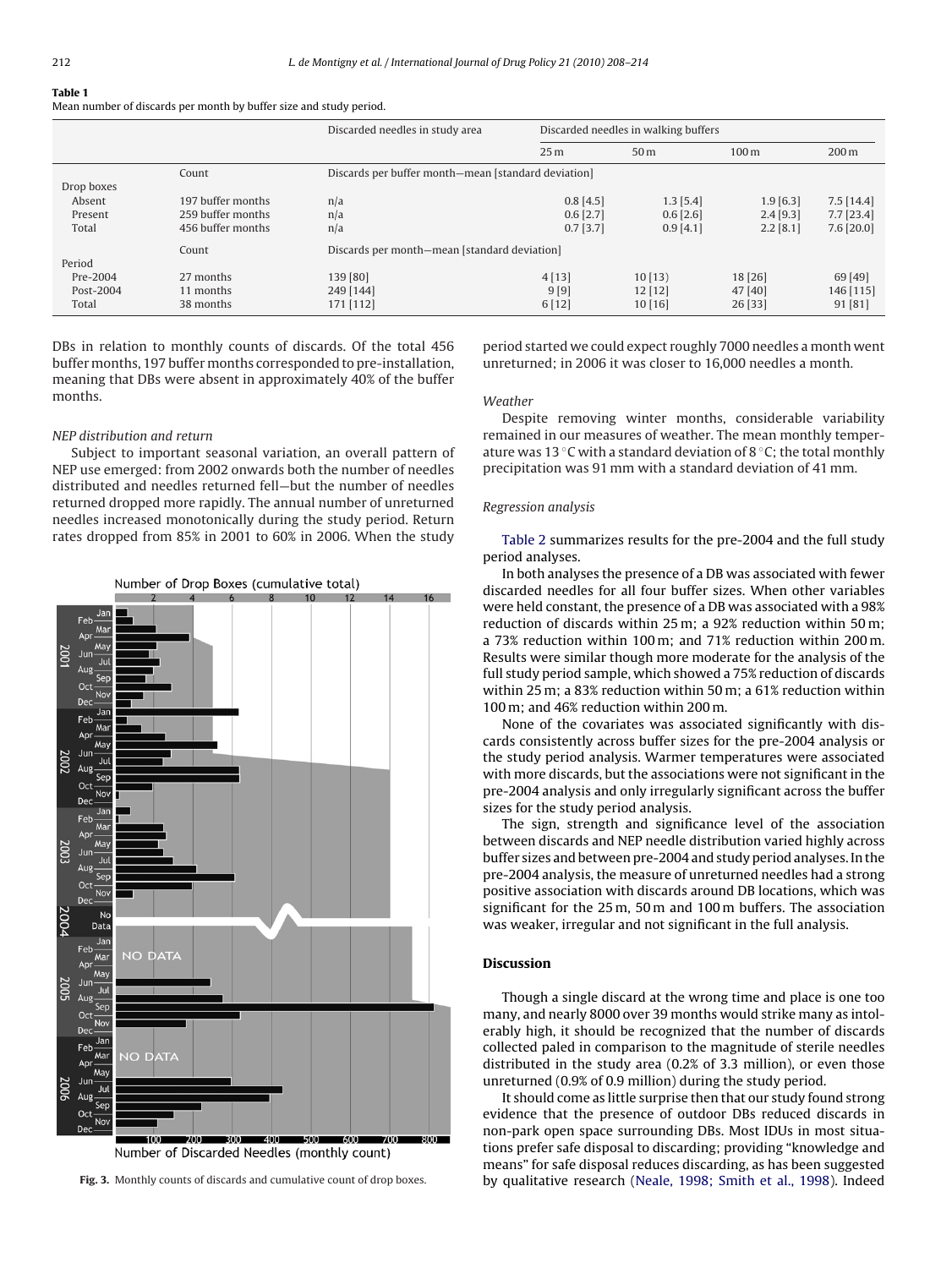#### <span id="page-5-0"></span>**Table 2**

Quasi-Poisson regression predicting number of discards for four buffer sizes.

|                                                                                                     | Walking distance to drop box                      |                                                   |                                                                   |                                                 |  |  |
|-----------------------------------------------------------------------------------------------------|---------------------------------------------------|---------------------------------------------------|-------------------------------------------------------------------|-------------------------------------------------|--|--|
|                                                                                                     | 25 <sub>m</sub>                                   | 50 <sub>m</sub>                                   | 100 <sub>m</sub>                                                  | 200 <sub>m</sub>                                |  |  |
| Pre-2004 period (2001-2003)<br>Drop box                                                             |                                                   | Relative risk [95% CI]                            |                                                                   |                                                 |  |  |
| Present (ref: absent)                                                                               | $0.02$ [0.00-0.19]                                | $0.08$ [0.03-0.24]                                | $0.27$ [0.13-0.55]                                                | $0.29$ [0.18-0.49]                              |  |  |
| Weather<br>Temperature (additional $°C$ )<br>Precipitation (additional mm)                          | $1.18$ [1.01-1.39]<br>$0.98$ [0.96-1.01]          | $1.06$ [0 96-1.17]<br>$0.98$ [0.97-1.00]          | $1.03$ [0.97-1.10]<br>$0.99$ [0.98-1.00]                          | $1.00$ [0.96-1.04]<br>$0.99$ [0.99-1.00]        |  |  |
| NEP use<br>Distributed needles (logged)<br>Unreturned needles (logged)<br>Valid $n$ (buffer months) | $0.00$ [0.00-0.02]<br>$>10$ [6.27- $>10$ ]<br>216 | $0.00$ [0.00-0.22]<br>$>10$ [5.97- $>10$ ]<br>324 | $0.12$ [0.00-4.15]<br>$7.38$ [1.51->10]                           | $2.58$ [0.26 - > 10]<br>2.42 [0.92-6.38]<br>324 |  |  |
| Study period (2001-2006; no 2004)<br>Drop box<br>Present (ref: absent)                              | $0.25$ [0.08-0.83]                                | $0.17$ [0.06-0.53]                                | Relative risk [95%CI]<br>$0.54$ [0.30-0.95]<br>$0.39$ [0.17-0.94] |                                                 |  |  |
| Weather                                                                                             |                                                   |                                                   |                                                                   |                                                 |  |  |
| Temperature (additional $\circ$ C)<br>Precipitation (additional mm)                                 | $1.17$ [1.03-1.34]<br>$1.01$ [0.99-1.03]          | $1.05$ [0.96-1.15]<br>$0.99$ [0.95-1.00]          | $1.05$ [1.01-1.15]<br>$1.00$ [0.99-1.01]                          | $1.02$ [0.98-1.06]<br>$1.00$ [1.00-1.01]        |  |  |
| NEP use                                                                                             |                                                   |                                                   |                                                                   |                                                 |  |  |
| Distributed needles (logged)<br>Unreturned needles (logged)                                         | $0.01$ [0.00-5.23]<br>$1.22$ [0.06->10]           | $0.05$ [0.00->10]<br>$5.20$ [0.37->10]            | $0.34$ [0.00->10]<br>$0.74$ [0.12-4.45]<br>456                    | $2.06$ [0.13->10]<br>1.34 [0.45-3.99]           |  |  |
| Valid $n$ (buffer months)                                                                           | 304                                               | 456                                               |                                                                   | 456                                             |  |  |

Notes: Models included area of buffer (m2) and natural spline smoothing of elapsed months with degrees of freedom: 3 for pre-2004 and 5 for full period. Sample size varied due to drop boxes being installed near study area's edges and parks. Square brackets show 95% confidence intervals, adjusted for model overdispersion; values truncated at 10.

the rapid expansion of the DB programme in Montréal reflects a critical change in attitude across affected neighbourhoods. Where once the installation of a DB was met with a "not in my backyard" (NIMBY) opposition typical of other services for IDUs [\(Tempalski et](#page-6-0) [al., 2007\),](#page-6-0) residents and business owners now request DBs to deal with discard problems (Spectre, 2007, personal communication).

What was surprising about our findings was the degree and range of the reductions. Quasi-Poisson regression models showed that DBs were associated with reductions of up to 98% for the 2001–2003 period, and 83% for the entire study period. Considerable reductions (71% for the 2001–2003 period; 46% for the study period) were measured up to 200 m walking distance from DBs. Two hundred metres is equivalent to one to two average city blocks in Montréal, or a 3–4 min walk. IDUs appeared willing to do more than just cross a street or parking lot to use a DB. Yet reductions were inversely proportional to walking distance from the DBs, supporting findings from research on IDUs' use of services, which suggested that convenience was an important predictor of use [\(Coffin et al., 2007\)](#page-6-0) and use was heaviest closest to a given facility [\(Bruneau, Daniel, Kestens, Zang, & Genereux, 2008\).](#page-6-0)

Among the variables we were unable to measure was police activity, which has been found to be an important determinant of IDU behaviour, including needle disposal practices [\(Cooper, Bossak,](#page-6-0) [Tempalski, Des Jarlais, & Friedman, 2009; Small, Kerr, Charette,](#page-6-0) [Schechter, & Spittal, 2006; Wood et al., 2004\).](#page-6-0) In our informal interviews, police officers and street workers asserted that the installation of DBs did not influence police presence; specifically, police denied monitoring DB locations.

The analysis was limited to public-access DBs. No data were available for the multiple indoor DBs installed in the study area by private parties. Informal interviews suggested that such DBs are used relatively little, a finding in line with the North American literature [\(McNeely, Arnsten, & Gourevitch, 2006\).](#page-6-0)

Also, months for which discard data were unavailable were clustered in the post-2004 period of the study, introducing the possibility that reductions of discards around DBs were only temporary (i.e., the counts went back up in the months for which we have no data). The partial data available for DB deposits (not shown) suggested that this had not been the case; the number of needles deposited in each DB remained relatively constant from 2001 through 2006. Persistent reduction in discards over the full study period – with only two boxes installed in the post-2004 period – suggested that the effects of installing DBs were durable.

Areas of the study neighbourhood identified as hot spots were "swept" more frequently than other areas, which was not an ideal sampling strategy and might have introduced bias into the data—were it not for the targeting of these very hot spots by the DB programme. Sub-areas of the study area that might have suffered from irregular discard collection were not included in the analysis. Spectre staff reported that they did not reduce the frequency of their sweeps of areas serviced by DBs, and the staff was responsible for emptying the DBs, which ensured regular visits. The DB programme's strategy of targeting hot spots, and its effects on our natural experiment, implied that our findings might not hold true for situations where the level of discarding would be relatively low; DBs might be effective only at combating hot spots.

# Policy implications

DBs are unthreatening (to IDUs and non-drug users alike), relatively inexpensive and flexible harm-reduction interventions. If they work, as the case seems to be for Montréal, public health departments could organize formal, citywide programmes, starting with locations around NEPs; IDU service providers could install DBs on their own property; merchants associations could do likewise on the properties of their members; and pharmacists could use DBs for after-hours disposal.

Findings suggested that DBs reduced discards considerably even at a 200 m walking distance, and probably beyond. Based on these results, installing a DB on each block, second or even third block could reduce discarded needles by up to 80%.

No single harm reduction intervention will eradicate discarded needles completely [\(Neale, 1998\)—](#page-6-0)as was made clear by the needle-dumping incident in September 2005, which occurred despite well-run neighbouring NEPs and a mature DB programme, and was contained only by the timely actions of the sweep